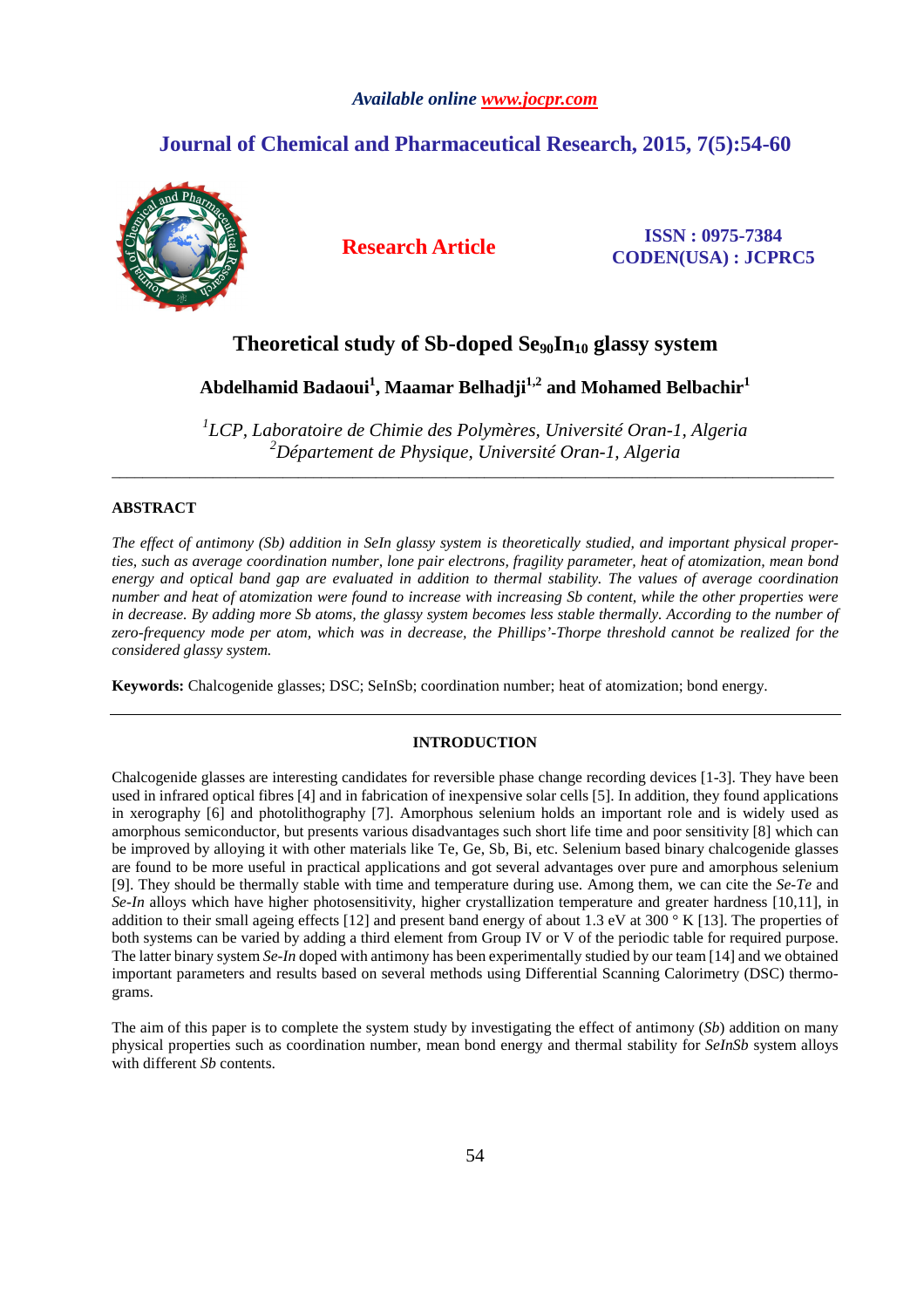#### **EXPERIMENTAL SECTION**

*\_\_\_\_\_\_\_\_\_\_\_\_\_\_\_\_\_\_\_\_\_\_\_\_\_\_\_\_\_\_\_\_\_\_\_\_\_\_\_\_\_\_\_\_\_\_\_\_\_\_\_\_\_\_\_\_\_\_\_\_\_\_\_\_\_\_\_\_\_\_\_\_\_\_\_\_\_\_*

The glassy samples were prepared by melt quenching. The three elements (99.999 % purity) were weighted and introduced in quartz ampoules and sealed in vacuum of 10-5 Pa. The ampoules were placed in a horizontally rotating oven and annealed at 1000 °C for 3 *h*. Then, each ampoule was quenched into ice-cold water to avoid crystallization. The amorphous nature of these alloys was verified by X-Ray diffraction (XRD) technique. As shown in Fig. 1 (XRD pattern of  $S\mathcal{e}_{86}I\mathcal{h}_{10}S\mathcal{b}_4$  as an example), the XRD spectra do not contain any prominent peak, which confirms the amorphous nature of the samples.

### **RESULTS AND DISCUSSION**

DSC thermogram for  $Se_{86}In_{10}Sb_4$  glassy alloy under non-isothermal condition at a particular heating rate of 10 °C/min is shown in Fig. 1. Well-defined endothermic peaks are observed at glass transition temperature (*Tg*), crystallization temperature  $(T_c)$  and melting temperature  $(T_m)$ . Very similar DSC thermograms were observed at other heating rates and for different compositions (not shown). The characteristic temperatures are listed in Table 1. The experimental results are fully details in our previous paper [14].



Knowing the coordinations of the three elements, the average coordination number of the  $Se_{\rm r}In_{\rm v}Sb_{\rm z}$  glassy system has been evaluated [15,16]:

$$
n = \frac{xN_{Se} + yN_{In} + zN_{Sb}}{x + y + z} \tag{1}
$$

where *x*, *y* and *z* are atomic fractions of *Se*, *In* and *Sb* respectively and  $N_{Se}$ ,  $N_{In}$  and  $N_{Sb}$  are their respective coordination numbers. The calculated values of the average coordination number are given in Table 1. The average coordination number values increase with increasing *Sb* content. *Sb* atoms being from group V can bound with 3 or 5 *Se* atoms (from group IV), and immediately increase the average coordination number. Three-fold coordination results in less structural strain than five-fold and would be more favourable.

**TABLE 1:Average coordination number, measured glass transition and crystallization temperatures (at 10 °C/min) [14] and Dietzel temperature interval of Se90-xIn10Sbx glassy system** 

| Composition                                          | n    | $\iota_{g}(K)$ | $T_c(K)$ | $\Delta T$ (K) |
|------------------------------------------------------|------|----------------|----------|----------------|
| Se <sub>90</sub> In <sub>10</sub>                    | 2.10 | 326            | 405      | 79             |
| $Se_8$ <sub>a</sub> $n_{10}$ Sb <sub>1</sub>         | 2.11 | 329            | 402      | 73             |
| $Se_8$ <i>In</i> <sub>10</sub> $Sb_2$                | 2.12 | 330            | 401      |                |
| $Se_8$ <sub>7</sub> $In_{10}Sb_3$                    | 2.13 |                |          |                |
| $Se_8$ <i>In</i> <sub>10</sub> <i>Sb<sub>4</sub></i> | 2.14 | 330            | 400      | 70             |
| $Se_8$ , $In_{10}Sb_5$                               | 2.15 | 334            | 399      | 65             |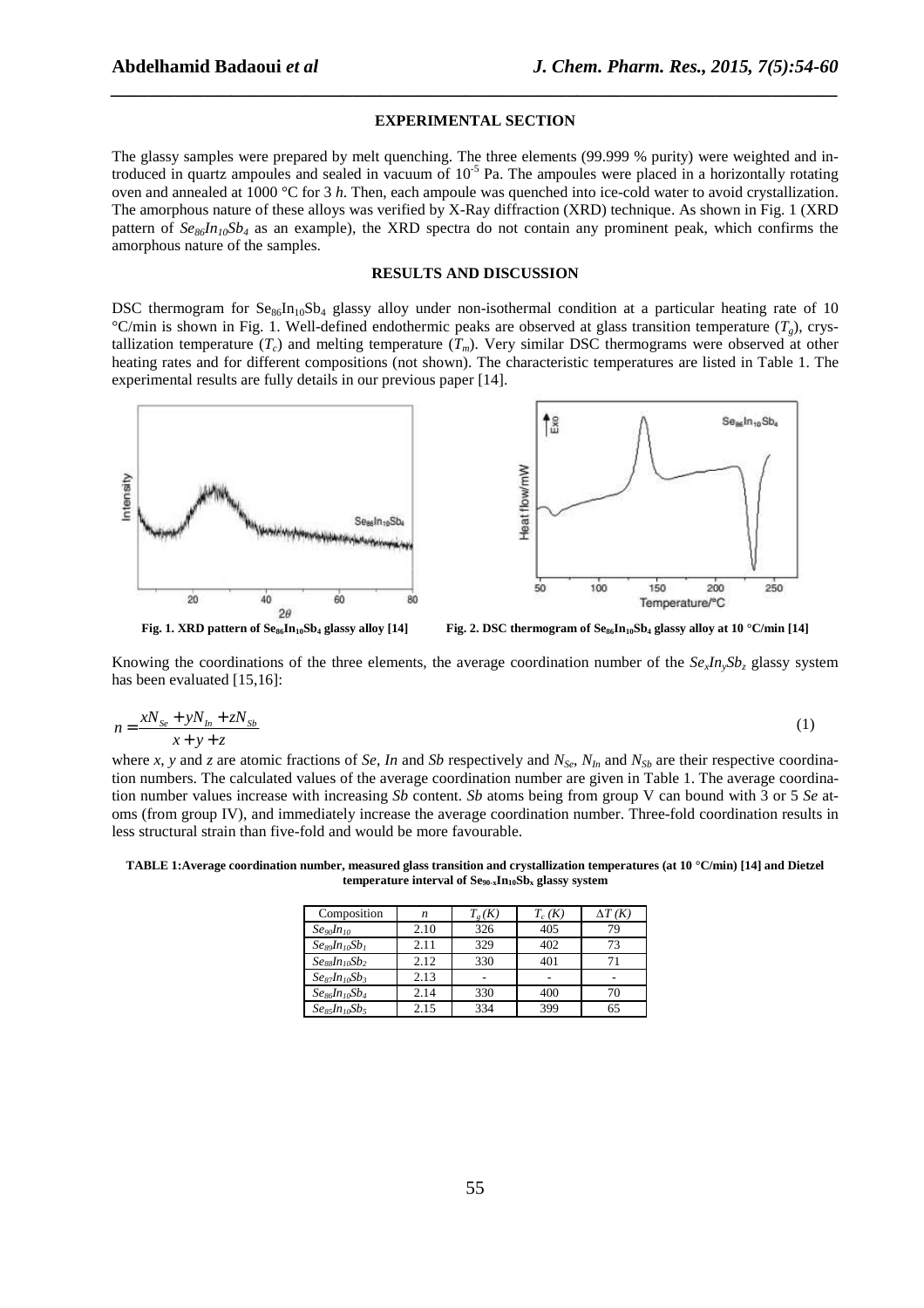

*\_\_\_\_\_\_\_\_\_\_\_\_\_\_\_\_\_\_\_\_\_\_\_\_\_\_\_\_\_\_\_\_\_\_\_\_\_\_\_\_\_\_\_\_\_\_\_\_\_\_\_\_\_\_\_\_\_\_\_\_\_\_\_\_\_\_\_\_\_\_\_\_\_\_\_\_\_\_*

**Fig. 3. Dietzel temperature interval versus Sb content in Se90-xIn10Sbx glassy system** 

In order to evaluate the thermal stability of the system, we used Dietzel criterion by calculating temperature interval;  $\Delta T = T_c - T_g$  [17]. According to this criterion, the kinetic resistance to crystallization increases with increasing ∆*T* . This value gives an indication of the thermal stability of the glassy system, a high value of ∆*T* means that the glass contains structural units with small crystallization tendency and vice versa.

From Table 1 and Fig. 3, we can see that glass alloy compositions  $S_{\ell s_0}I_{l_10}S_{l_1}$  gives the most stable glass with the maximum value of  $\Delta T$ .

The presence of maximum in ∆*T* values can be understood on the basis of Phillips'-Thorpe [15,18-21] constraint theory for glasses with covalent bonds. According to this theory, for alloy compositions having high glass forming ability and where only short range order structures are considered, the number of degrees of freedom,  $N_d$  in a co-

valently bonded glass exhausts the number of constraints,  $N_{c\alpha}$  due to bond stretching, and bond bending  $N_{c\beta}$ , with

 $N_c = N_{c\alpha} + N_{c\beta}$ . The condition  $N_c = N_d$ , leaded Philips to conclude that the stability of the network having the critical coordination number  $n = 2.4$  is optimized. Thorpe [19] found the same result by counting the number of zero-frequency modes. He showed that under coordinated networks would possess a finite fraction of zero-frequency modes in the absence of the weaker longer range forces. The number of zero-frequency mode per atom is given by:

$$
f = 2 - \frac{5}{6}n\tag{2}
$$

This number approaches zero as *n* approaches the critical value of 2.4, where there is a phase transition from underconstraints floppy network to overconstrainted rigid network having maximum stability. We consider then that the Phillips'-Thorpe threshold is not realized for the investigated system.

Lone pair electrons of *SeInSb* glassy system has been evaluated using the following relation:

$$
L = V - n \tag{3}
$$

where *V* denotes the valence electrons number of the investigated system.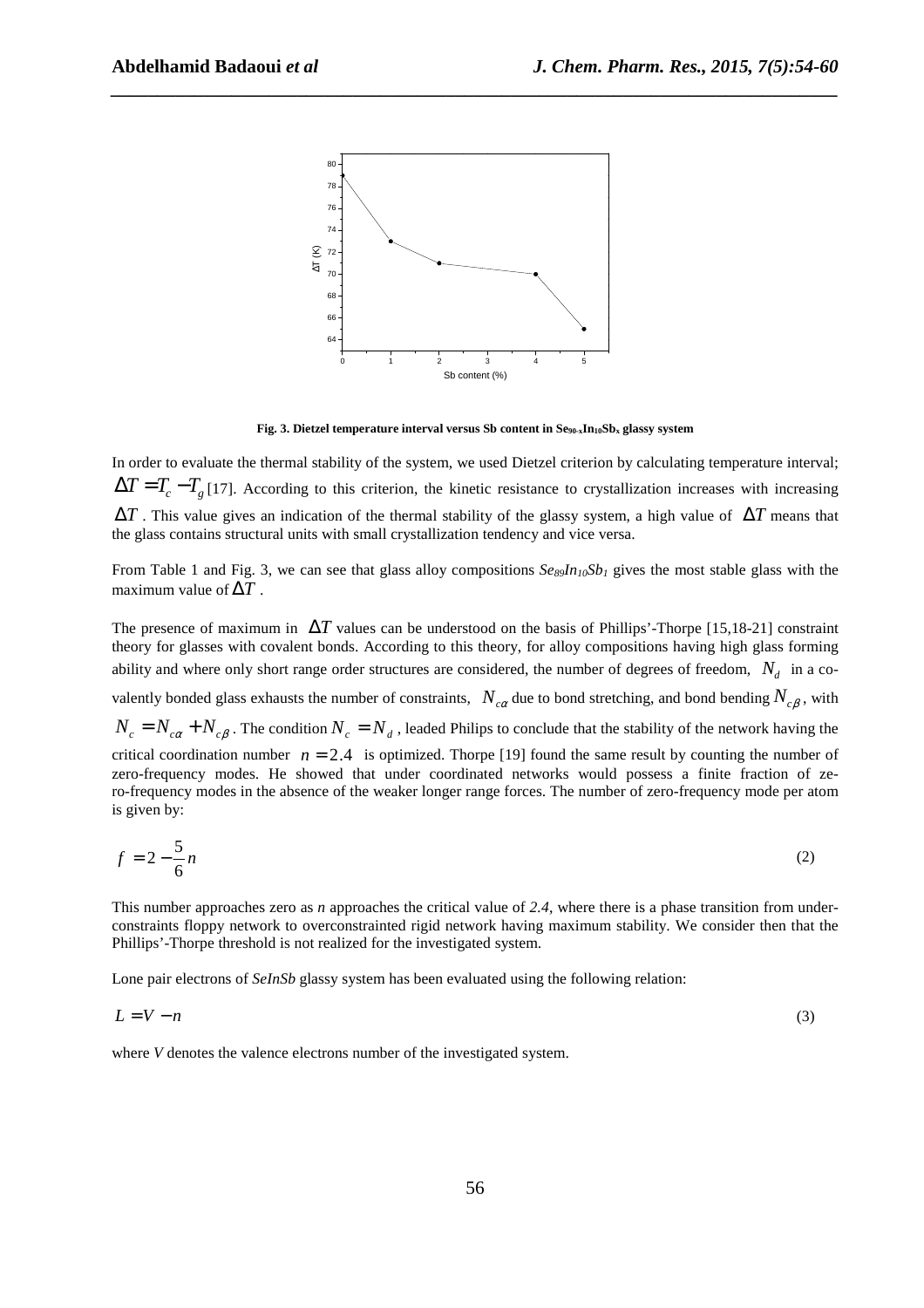| Composition                                    | $N_c$ |       |      |      |
|------------------------------------------------|-------|-------|------|------|
| Se <sub>90</sub> In <sub>10</sub>              | 2.45  | 0.250 | 5.70 | 3.60 |
| Se89In10Sb1                                    | 2.46  | 0.242 | 5.69 | 3.58 |
| $Se_{\text{ss}}In_{\text{10}}Sb_{\text{2}}$    | 2.47  | 0.233 | 5.68 | 3.56 |
| $Se_8$ <sub>7</sub> $In_1$ <sub>0</sub> $Sb_3$ | 2.49  | 0.225 | 5.67 | 3.54 |
| $Se_8$ <i>dn</i> <sub>10</sub> $Sb_4$          | 2.50  | 0.217 | 5.66 | 3.52 |
| $Ses_{1}In_{10}Sb_{5}$                         | 2.51  | 0.208 | 5.65 | 3.50 |

**TABLE 2: Number of constraints, number of zero-frequency mode, valence and lone pair electrons values of Se90-xIn10Sb<sup>x</sup> glassy system** 

*\_\_\_\_\_\_\_\_\_\_\_\_\_\_\_\_\_\_\_\_\_\_\_\_\_\_\_\_\_\_\_\_\_\_\_\_\_\_\_\_\_\_\_\_\_\_\_\_\_\_\_\_\_\_\_\_\_\_\_\_\_\_\_\_\_\_\_\_\_\_\_\_\_\_\_\_\_\_*



**Fig. 4. Lone pair electrons versus Sb content in Se90-xIn10Sbx glassy system** 

As seen in Table 2, *L* decreases with increase *Sb* content, this is caused by interaction between *Sb* atoms and lone pair atoms of bridging sections and this interaction decreases the role of lone pair electrons in the glass formation. The values of *L* are always larger than 1 as proposed by Liang for all ternary systems [22]. Fig. 4 shows also that *L* is linearly dependent with the average coordination number *n*.

The results can be discussed on the basis of the fragility parameter *F*, which characterizes and quantifies the anomalous non-Arrhenius transport behaviour of glassy materials near the ergodicity breaking glass transition region [23-25]. Fragile glasses are materials with non-directional interatomic/intermolecular bonds. Strong glasses are those which show resistance to structural degradation and usually associated with a small *∆Cp*. Fragility is calculated using the relation [26]:

$$
F = \frac{E_g}{T_g \ln 10} \tag{4}
$$

Both  $T_g$  and  $E_g$  (activation energy of glass transition) are taken from our previous paper [14]. The values of *F* are found to decrease with increasing average coordination number *n* as seen in Table 3. This indicates that the studied glassy system becomes less fragile when adding more *Sb* atoms and its tendency to structural rearrangement decreases with increasing non-directional interatomic bonds.

The heat of atomization has also been calculated for the glassy system using the relation:

$$
H_{S} = \frac{xH_{S}^{S_{e}} + yH_{S}^{In} + zH_{S}^{S_{b}}}{x + y + z}
$$
\n(5)

and the calculated values are listed in Table 3, and found to be increasing with increase *Sb* contents.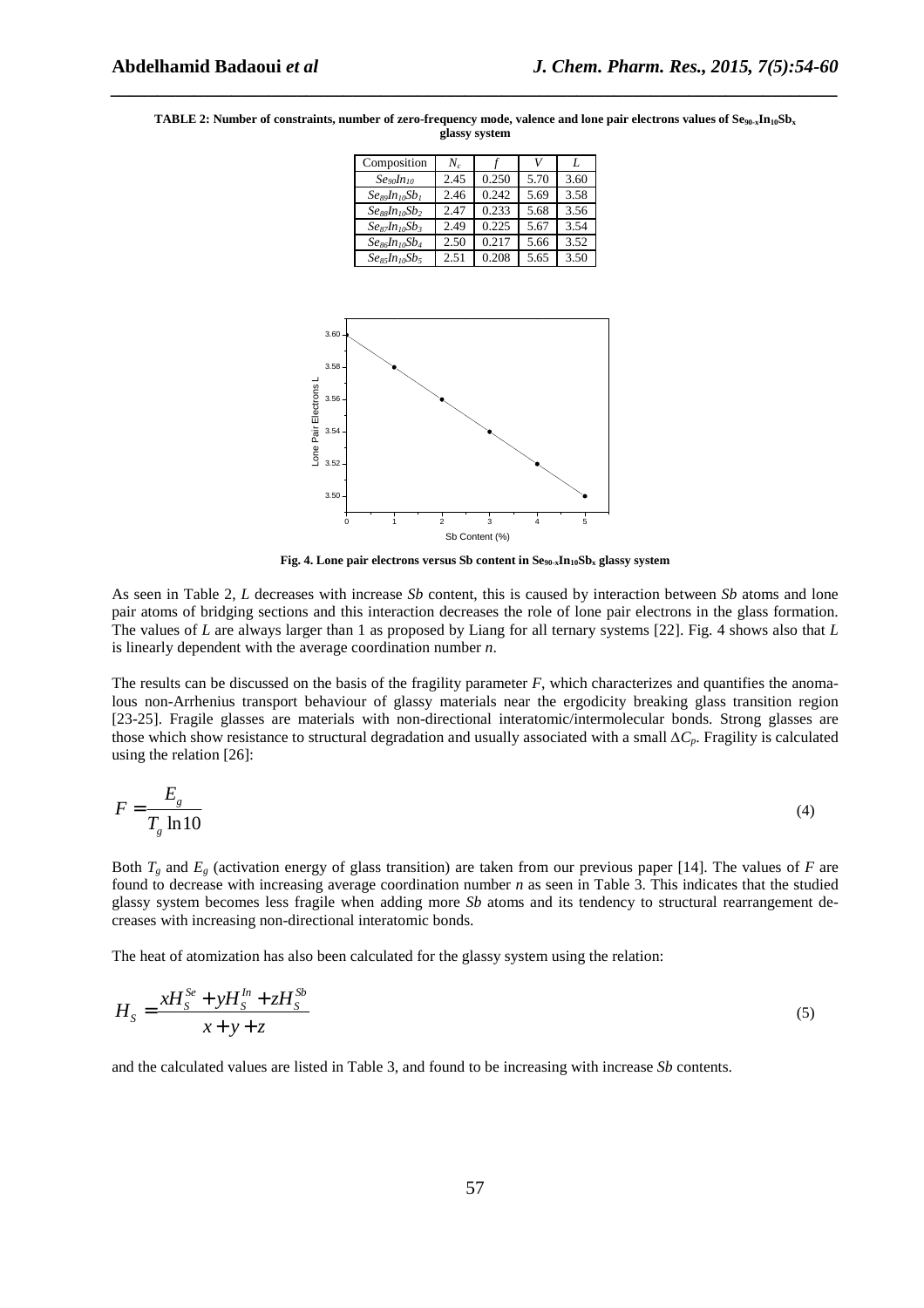| Composition                                           | $\boldsymbol{n}$ | F     | Н.<br>(KJ/mol) | $E_m$<br>(KJ/mol) | E,<br>(eV) |
|-------------------------------------------------------|------------------|-------|----------------|-------------------|------------|
| Se <sub>90</sub> In <sub>10</sub>                     | 2.10             | 0.174 | 216.95         | 309.34            | 1.755      |
| $Se_8$ <sub>a</sub> $n_{10}$ S $b_1$                  | 2.11             | 0.157 | 217.31         | 308.65            | 1.737      |
| $Se_8$ <i>In</i> <sub>10</sub> <i>Sb</i> <sub>2</sub> | 2.12             | 0.135 | 217.66         | 307.97            | 1.718      |
| $Se_8$ <sub>7</sub> $In_{10}Sb_3$                     | 2.13             |       | 218.02         | 307.30            | 1.700      |
| $Se86In10Sb4$                                         | 2.14             | 0.123 | 218.37         | 306.62            | 1.681      |
| $Se_8$ , $In_{10}Sb_5$                                | 2.15             | 0.114 | 218.73         | 305.95            | 1.663      |

*\_\_\_\_\_\_\_\_\_\_\_\_\_\_\_\_\_\_\_\_\_\_\_\_\_\_\_\_\_\_\_\_\_\_\_\_\_\_\_\_\_\_\_\_\_\_\_\_\_\_\_\_\_\_\_\_\_\_\_\_\_\_\_\_\_\_\_\_\_\_\_\_\_\_\_\_\_\_*

**TABLE 3: Glass compositions, average coordination number, fragility, heat of atomization, mean bond energy and estimated optical band gap values of Se90-xIn10Sbx glassy system** 



**Fig. 5. Mean bond energy versus average coordination number for**  $\text{Se}_{90x} \text{In}_{10} \text{Sb}_x$  **glassy system** 

The covalent bond approach (CBA) [27, 28], given by:

$$
E_m = E_{cl} + E_m \tag{6}
$$

was used to calculate the mean bond energy  $E_m$  of the glassy network; where  $E_c$  is the overall contribution towards bond energy arising from strong bonds, and *Erm* is the contribution arising from weaker bonds that remain after the number of strong bonds becomes maximum. For the system under investigation  $Se_x In_y Sb_z$ :

$$
E_{cl} = 2xD_{Se-In} + 3zD_{Sb-In}
$$
 (7)

where 2, *x*, 3 and *z* correspond to the atomic concentration and coordination number of *Se* and *Sb* atoms respectively. The heteropolar bond energy is calculated using the relation given by Pauling [26]:

$$
D_{A-B} = (D_{A-A} \times D_{B-B})^{0.5} + 30(\chi_A - \chi_B)^2
$$
\n(8)

where,  $\chi_A$ ,  $\chi_B$ ,  $D_{A-A}$  and  $D_{B-B}$  are respectively the electronegativity and the homopolar bond energies of A and B atoms.

The average bond energy per atom of the remaining matrix is given by:

$$
E_{rm} = \left(1 - \frac{2x - 3z}{2}n\right)D_{ln-ln} \tag{9}
$$

The calculated values of the mean bond energy  $E_m$  are listed in Table 2. It is found to be in decrease with increasing *Sb* content and thus with increasing average coordination number.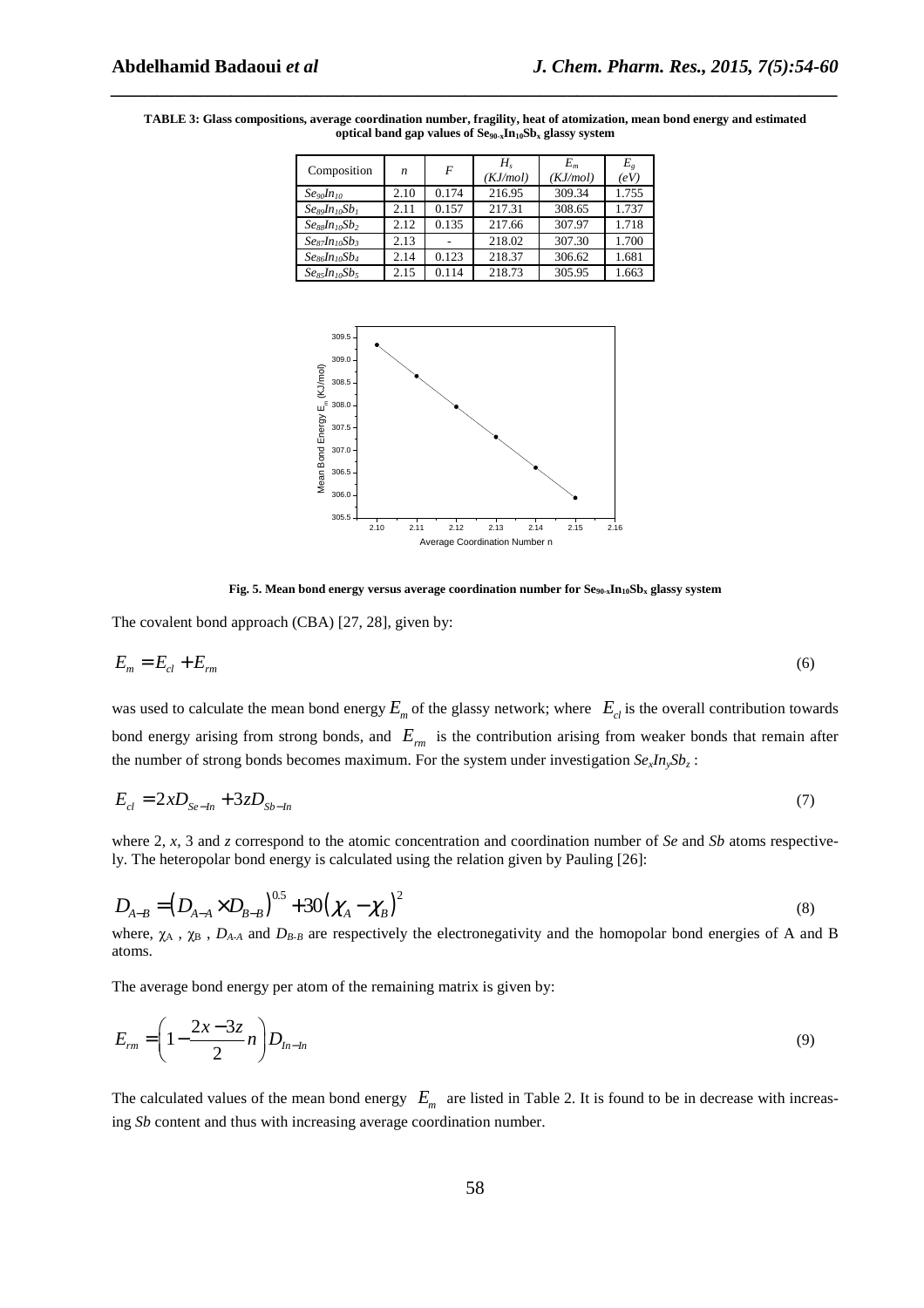Fig. 5 shows the linear dependency of mean bond energy  $E_m$  of the system with the average coordination number.

*\_\_\_\_\_\_\_\_\_\_\_\_\_\_\_\_\_\_\_\_\_\_\_\_\_\_\_\_\_\_\_\_\_\_\_\_\_\_\_\_\_\_\_\_\_\_\_\_\_\_\_\_\_\_\_\_\_\_\_\_\_\_\_\_\_\_\_\_\_\_\_\_\_\_\_\_\_\_*

This energy  $E_m$  is influenced by the degree of cross-linking, the bond energy, the average coordination number and the bond type, and all these factors influence the glass transition temperature of the glassy system.

The later, is considered as one of the most important parameters used for characterizing a glassy state and can be theoretically predicted using different methods [25, 27-29]. For many chalcogenide systems, this glass transition temperature  $T<sub>g</sub>$  is found to be proportional to the mean bond energy value of the covalent glassy network [30-32].

In the other hand, the variation of the theoretical band gap  $E_g$  values of the system under investigation  $Se_x In_y Sb_z$  with composition (as for all alloys) can be described by the following relation [33]:

$$
E_g = xE_g (Se) + yE_g (In) + zE_g (Sb)
$$
\n<sup>(12)</sup>

The calculated values of band gap are listed in Table 3, and found to decrease with increase *Sb* content. As optical absorption depends on short range order in the amorphous state and defects associated with it, the decrease in optical band gap may be explained on the basis of the density of states model in amorphous solids proposed by Davis and Mott. According to this model, the width of the localized states near the mobility edges depends on the disorder and defects present in the amorphous state [34].

#### **CONCLUSION**

Using the characteristic temperatures, thermal stability of the glassy system *Se90-xIn10Sb<sup>x</sup>* has been studied, and the results showed a low stability according to Dietzel criterion when adding more *Sb* atoms, and thus the Phillips'-Thorpe threshold is not realized for this system. With addition of *Sb* atoms, the system becomes less fragile and its tendency to structural rearrangement decreases with increasing non-directional interatomic bonds. The mean bond energy is calculated using the covalent bond approach and is found to be, as the predicted optical band gap, in decrease with increasing *Sb* contents and thus with increasing average coordination number, while the heat of atomization of the system exhibits the opposite behaviour.

### **REFERENCES**

- [1] Z. L. Mao; H. Chen; Ai-lien Jung, *J. Appl. Phys.*, **1995**, 78(4), 2338-2342
- [2] R. Chiba; H. Yamazaki; S. Yagi; S. Fujimori, *Jpn. J. Appl. Phys.*, **1993**, 32 (2), 834-841
- [3] M. Szukwei ; Yang Hanmei; Zhang Xiaowei, *J. Non-Cryst. Solids*, **1989**,112 (1-3), 204-206
- [4]J. R. Gannon , *Proc. SPIE* , **1981**, 266, 62-68
- [5]J. Fusong; M. Okuda, *Jpn. J. Appl. Phys.*, **1991** ,30 (1), 97-101
- [6]J. H. Dessaur; H. E. Clarke, Xerography and Related Processes. Local, London, **1965,** 202-216.
- [7] D.E. Carlson; C. R. Wronski, *Appl. Phys.*, **1976** ,28 (11), 671-672
- [8] S. A. Khan; M. Zulfequar; M. Hussain, *Solid State Commun.*, **2002**,123 (10), 463-458
- [9] S. O. Kasap; T. Wagner; V. Aiyah; O. Krylouk; A. Bekirov; L. Tichy, *J. Mater. Sci.*, **1999** ,34 (15), 3779-3787
- [10] Majeed Khan M.A.; Zulfequar M.; Husain M., *J. Opt. Mater.*, **2003**, 22 (1), 21-29
- [11] Sharma P.; Katyal S.C., *Phys. B*, **2008**, 403 (19-20), 3667-3671
- [12] Mehta N.; Singh K.; Saxena N.S., *Solid State Sci.*, **2010**, 12 (10), 963-965
- [13] Segura A.; Guesdon J.P.; Besson J.M.; Suzuki A., *J Appl Phys.*, **1983**, 54 (2), 876-888
- [14] M. M. Heireche; M. Belhadji; N. E. Hakiki, *J. Therm. Analys. Calorim.*, **2013**, 114 (1), 195-203
- [15] J. C. Phillips, *J. Non-Cryst. Solids*, **1979**, 34 (2), 153-181
- [16] R. Ganesan; A. Srinivasan; K.N. Madhusoodanan; K.S. Sungunni; E.S.R. Gopa, *Phys. Status (b)*, **1999**, 212 (2), 223-228
- [17] A. Dietzel, *Glasstech. Ber*, **1968**, 22 (1), 41-50
- [18] J.C. Phillips; M.F. Thorpe, *Solid State Commun.*, **1985**, 53 (8), 699-702
- [19] M. F. Thorpe, *J. Non-Cryst. Solids*, **1983**, 57 (3), 355-370
- [20] H. He; M. F. Thorpe, *Phys. Rev. Lett.*, **1985**, 54 (19), 2107-2110
- [21] M. F. Thorpe, *J. Non-Cryst. Solids*, **1995**, 182 (2-3), 135-142
- [22] Z. H. Liang, *J. Non-Cryst. Solids*, **1991**, 127 (3), 298-305
- [23] R. Bohmer; K. L. Nagi; C. A. Angell; D. J. Plazek, *J. Chem. Phys.*, **1993**, 99 (5), 4201-4209